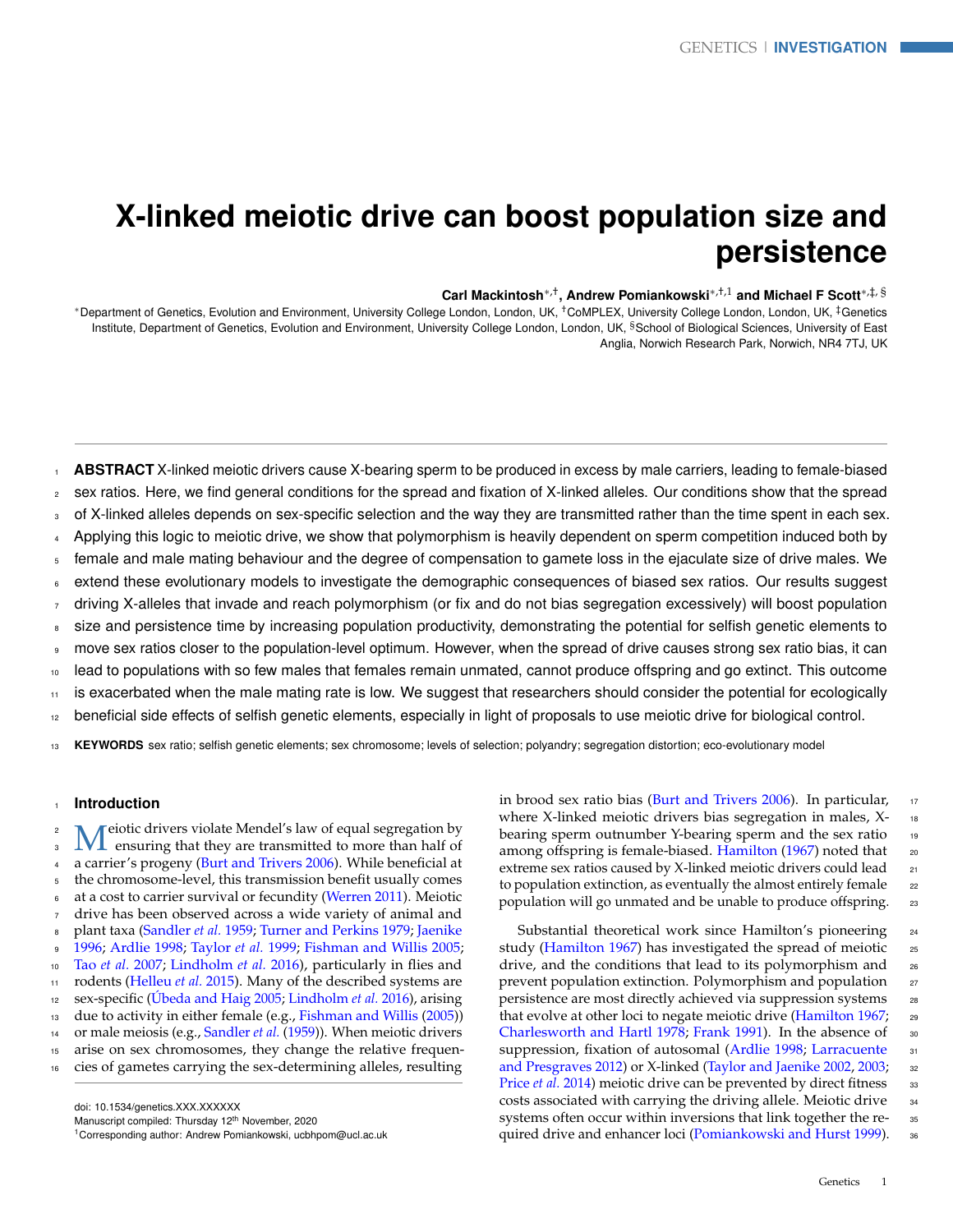<sup>1</sup> These inversions may also capture deleterious alleles and/or <sup>2</sup> allow deleterious mutations to accumulate through Muller's <sup>3</sup> ratchet, potentially explaining the fitness costs associated with meiotic drivers [\(Edwards](#page-9-3) [1961;](#page-9-3) [Curtsinger and Feldman](#page-9-4) [1980;](#page-9-4) <sup>5</sup> [Dyer](#page-9-5) *et al.* [2007;](#page-9-5) [Kirkpatrick](#page-10-11) [2010\)](#page-10-11). Such effects have been demonstrated empirically, with female carriers of X-linked meiotic drive observed to have reduced survival or fecundity, especially [w](#page-10-13)hen homozygous [\(Larner](#page-10-12) *et al.* [2019;](#page-9-6) [Dyer and Hall](#page-9-6) 2019; [Keais](#page-10-13) <sup>9</sup> *[et al.](#page-10-13)* [2020\)](#page-10-13). However, these fitness costs are not necessarily <sup>10</sup> sex-specific or recessive [\(Finnegan](#page-10-14) *et al.* [2019b\)](#page-10-14).

 Meiotic drive can also have deleterious effects by reducing male fertility, most obviously because sperm/spores that do not carry the driving element are rendered dysfunctional or killed [\(Price](#page-10-15) *et al.* [2008\)](#page-10-15). This effect may be negligible when females mate with a single male, but drive can alter competition between the ejaculates of different males in a polyandrous mating sys- tem. Not only do drive-carrying males deliver fewer sperm per ejaculate, but drive-carrying sperm can also perform more poorly in sperm competition with sperm from wild-type males [\(](#page-10-17)[Price](#page-10-15) *et al.* [2008;](#page-10-15) [Manser](#page-10-16) *et al.* [2017;](#page-10-16) [Dyer and Hall](#page-9-6) [2019;](#page-9-6) [Manser](#page-10-17) *[et al.](#page-10-17)* [2020\)](#page-10-17). Offspring sired by drive males have lower fitness which may favour the evolution of increased sperm competition through female polyandry, an argument for which there is some theoretical and experimental evidence [\(Price](#page-10-15) *et al.* [2008;](#page-10-15) [Wedell](#page-11-6) [2013;](#page-11-6) [Price](#page-10-9) *et al.* [2014;](#page-10-9) [Holman](#page-10-18) *et al.* [2015;](#page-10-18) [Manser](#page-10-16) *et al.* [2017\)](#page-10-16), but see [\(Sutter](#page-10-19) *et al.* [2019\)](#page-10-19). The fertility cost to drive males, and asso- ciated selection for female polyandry, becomes less important as male frequency declines leading to lower competition for mates 29 and fertilisation [\(Taylor and Jaenike](#page-11-4) [2002,](#page-11-4) [2003\)](#page-11-5). In line with this, modelling has shown that polyandry can limit the spread 31 of meiotic drive alleles, but the evolution of polyandry is not sufficient to stop meiotic drive alleles fixing [\(Holman](#page-10-18) *et al.* [2015\)](#page-10-18).

 The above models have focused on the evolutionary dynam- ics of meiotic drive but ignored its demographic consequences. This is surprising as in one of the foundational models of the <sup>36</sup> field, [Hamilton](#page-10-6) [\(1967\)](#page-10-6) showed that sex-linked drive causes tran- sient population expansion before extinction. Population decline occurs when the sex ratio is pushed beyond the point where fe- males can find sufficient mates. This model did not include density-dependent population regulation or fertility/viability costs associated with meiotic drive. Nevertheless, it suggests that X-linked meiotic drivers will increase population size when they cause sex ratios to be biased, but not extremely biased. Some subsequent analyses support this hypothesis, but it has not been examined directly. [Unckless and Clark](#page-11-7) [\(2014\)](#page-11-7) showed that species with X-linked meiotic drivers can have an advan- tage during interspecific competition, shifting the community 48 competition in their favour [\(James and Jaenike](#page-10-20) [1990\)](#page-10-20). Similar effects can occur with other systems that cause female-biased sex ratios. For example, feminisation caused by *Wolbachia* can increase population size until females go unmated due to a lack of males [\(Hatcher](#page-10-21) *et al.* [1999;](#page-10-21) [Dyson and Hurst](#page-9-7) [2004\)](#page-9-7). Finally, under temperature-dependent sex determination, shifts in cli-54 mate can bias the sex ratio towards females [\(West](#page-11-8) [2009\)](#page-11-8), which is predicted to increase population sizes providing males are not limiting [\(Boyle](#page-9-8) *et al.* [2014\)](#page-9-8).

 First, we derive new general analytical expressions for the invasion and maintenance of X chromosome variants. The re- sults define the relative weighting of selection in males/females and maternal/paternal transmission, refining the heuristic that <sup>61</sup> X-linked alleles weight their fitness effects twice as strongly in 62 [f](#page-10-22)emales because they spend twice as much time in females [\(Pat-](#page-10-22) [ten](#page-10-22) [2019;](#page-10-22) [Hitchcock and Gardner](#page-10-23) [2020\)](#page-10-23). We use these results 63 and a simulation-based model to investigate the interplay be- $\overline{64}$ tween female mating rate (polyandry), male mating rate (limits 65 to the number of females each male can mate with) and male 66 sperm compensation (for losses caused by meiotic drive) in the 67 maintenance of X-drive polymorphism. Having established the 68 evolutionary dynamics, we investigate the demographic conse- 69 quences of meiotic drive and show that drive can cause popu- 70 lation sizes to be larger than wild-type populations, enabling  $<sub>71</sub>$ </sub> them to persist for longer and with lower intrinsic birth rates.  $\frac{72}{20}$ 

## **Materials and Methods** 73

We model a well-mixed population with  $XY$  sex-determination  $74$ where generations are discrete and non-overlapping. There are 75 two types of X chromosome segregating in the population, a  $76$ standard X chromosome and a drive  $X_d$  chromosome. There  $\qquad \pi$ are three female genotypes XX,  $X_dX$  and  $X_dX_d$ , and two male  $\qquad$  78 genotypes XY and  $X_dY$ , which we describe as wild-type and  $\frac{70}{10}$ drive males respectively. In XY males, meiosis is fair. The X*<sup>d</sup>* chromosome biases segregation such the ratio of  $X_d$  to Y chromo-  $81$ somes among their sperm is  $(1 + \delta)/2$ :  $(1 - \delta)/2$ . When  $\delta = 0$ , 82 meiosis is fair and sex chromosomes are transmitted with equal as probability; when  $\delta = 1$  drive males produce only  $X_d$  sperm. <sup>84</sup>

80

We assume males (whether drive or wild-type) produce suffi- as cient sperm in an ejaculate to fertilise all a female's eggs. Drive set males have reduced ejaculate size because Y-bearing sperm are s rendered dysfunctional, reducing their success in sperm compe- 88 tition. The ejaculate size of  $X_d$ Y drive males is determined by  $\quad$  89 the degree of compensation  $c$  ( $c \in [0,1]$ ). When  $c = 1/(1+\delta)$ , so there is no compensation for dysfunctional Y sperm. When  $\frac{91}{2}$  $c > 1/(1 + \delta)$ , drive males produce extra sperm in their ejaculate to compensate for those lost through meiotic drive. In the 93 extreme when  $c = 1$ , drive male ejaculates contain the same  $\frac{1}{2}$ number of viable sperm as wild-type males. Compensation affects the success of drive males in sperm competition which is 96 assumed to follow a fair raffle [\(Parker](#page-10-24) [1990\)](#page-10-24). In this paper, we 97 refer to  $c$  in the context of ejaculate size, however it can also be  $\frac{1}{98}$ interpreted as the competitive ability of drive male sperm. This  $\frac{1}{99}$ could apply to cases where sperm have reduced motility, for 100 example. 101

We track the genotypes of adults, who experience density  $_{102}$ dependent competition for resources and mate at random before 103 producing offspring. We assume that fertilization follows sperm 104 competition among the ejaculates of all males a female mates 105 with. The resulting offspring experience selection according 106 to their genotype before they become the adults of the next 107 generation. The fitness of each genotype is given by  $w_i^f$  $\int\limits_{i}^{j}$  and  $\int$  108  $w_i^m$ , allelic fitness effects in males and females are given by  $s_f$ , <sup>109</sup> *s*<sup>*m*</sup> ∈ [0, 1] and *h* ∈ [0, 1] determines dominance in females (Table 110  $11.$ 

## **Analytical model** 112

The total number of adults in the population is given by  $N = 113$  $\sum_i F_i + \sum_j M_j$ , where  $F_i$  and  $M_j$  represent female and male pop- 114 ulation densities respectively and  $i \in \{XX, XX_d, X_dX_d\}$  and 115  $j \in \{XY, X_dY\}$ . We assume that competition for resources 116 among adults linearly reduces the fecundity of females. Specif- 117 ically, each adult female gives birth to  $B_N = b(1 - \alpha N)$  offspring, where *b* is the intrinsic female fecundity in the absence 119 of competition and *α* is the per-individual competitive effect on 120 fecundity. In the absence of meiotic drive or other genotypic 121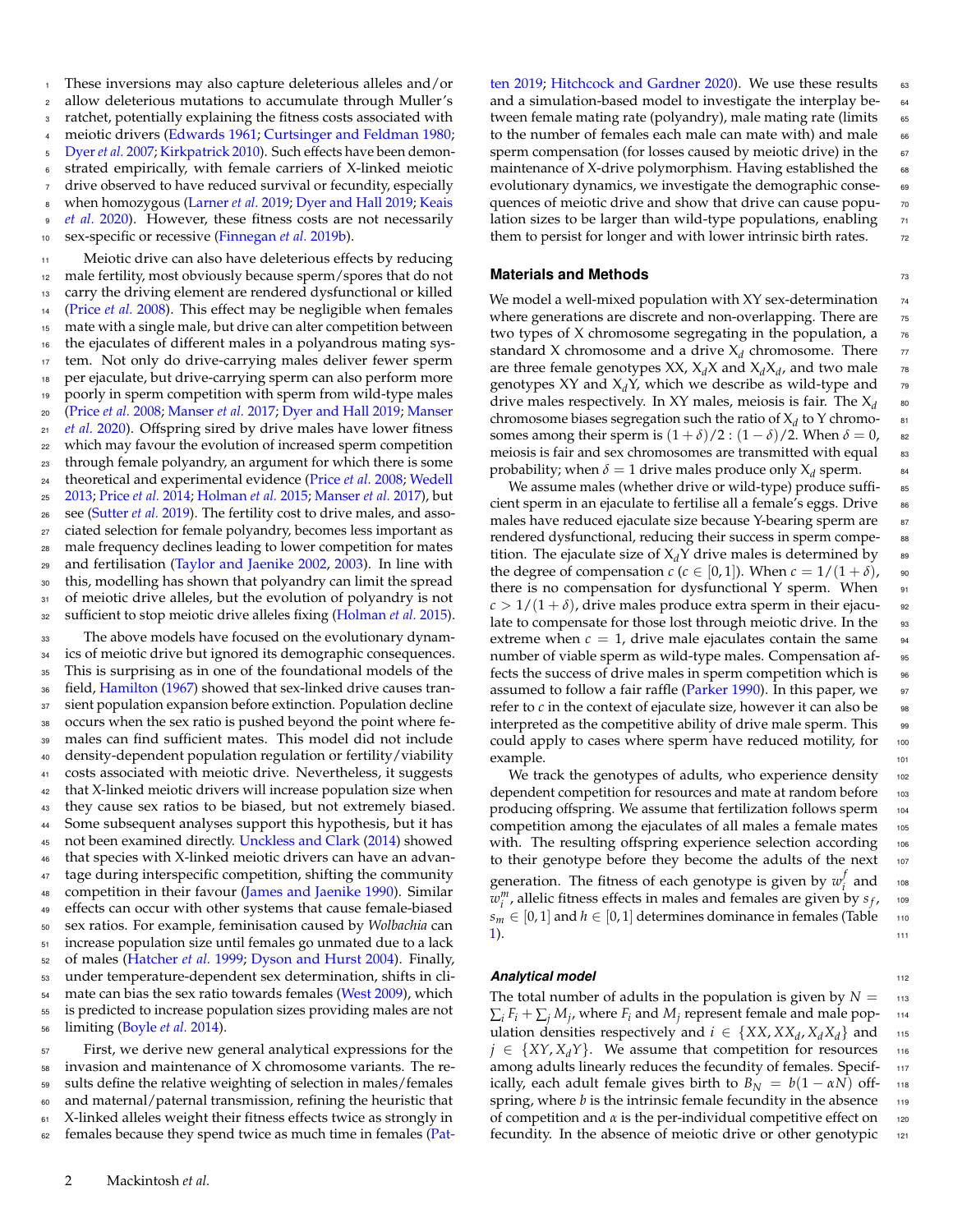<span id="page-2-0"></span>

| female genotype i | $w_i'$      | $E_{X,i}$ | $E_{X_d,i}$ |                                 |
|-------------------|-------------|-----------|-------------|---------------------------------|
| $i = XX$          |             | 1         | 0           |                                 |
| $i = X_d X$       | $1 - h s_f$ | 1/2       | 1/2         |                                 |
| $i = X_d X_d$     | $1 - s_f$   | $\Omega$  |             |                                 |
| male genotype j   | $w_i^m$     | $S_{X,j}$ | $S_{X_d,j}$ | $S_{Y,j}$                       |
| $i = XY$          |             | 1/2       |             | 1/2                             |
| $j = X_d Y$       | $1 - s_m$   | 0         |             | $c(1+\delta)/2$ $c(1-\delta)/2$ |

**Table 1** Relative fitness and transmission parameters for different male and female genotypes

effects on fitness, the population size in the next generation is  $N' = (b/2)(1 - \alpha N)N$  and the equilibrium population size is <sup>3</sup> *N*ˆ = (*b* − 2)/*bα*. This form of density dependence can equally apply to intra-specific competition that reduces female survival <sup>5</sup> probability before reproduction. We consider cases where the 6 strength of density dependence is a function of the birth rate in <sup>7</sup> the Supplementary Information.

In this model, we consider various degrees of polyandry  $\frac{1}{9}$  determined by a fixed integer  $\lambda_f$ : females mate  $\lambda_f$  times, with <sup>10</sup> a male mate chosen uniformly at random. When each female 11 mates once  $(\lambda_f = 1)$ , the adult female densities of genotype <sup>12</sup> *ab* in the next generation, summed across matings between all <sup>13</sup> possible female *i* and male *j* parents, are given by

$$
F'_{ab} = \left(\sum_{i \text{ female}} B_N F_i E_{a,i}\right) \left(\sum_{j \text{ male}} \frac{m_j S_{b,j}}{\sum_k S_{k,j}}\right) w_{ab'}^f \tag{1}
$$

and the male densities of gentotype *aY* are given by

$$
M'_{aY} = \left(\sum_{i \text{ female}} B_N F_i E_{a,i}\right) \left(\sum_{j \text{ male}} \frac{m_j S_{Y,j}}{\sum_k S_{k,j}}\right) w_{aY'}^m\tag{2}
$$

 $\mu$ <sup>14</sup> where  $E_{a,i}$  is the proportion of eggs with haploid genotype *a* produced by females with diploid genotype *i*,  $m_j = M_j / \sum_k M_k$ 15 <sup>16</sup> is the frequency of males with genotype *j*, and  $S_{b,j}$  is the pro-<sup>17</sup> portion of sperm with haploid genotype *b* contributed by males <sup>18</sup> with genotype *j* (Table [1\)](#page-2-0). That is, diploid parental genotypes <sup>19</sup> are denoted by subscripts *i* and *j* for males and females, while <sup>20</sup> subscripts *a* and *b* represent haploid chromosomes inherited <sup>21</sup> maternally and paternally, respectively. As there are no parent- $\sigma$  of-origin effects, the sum of  $F'_{X_dX}$  and  $F'_{XX_d}$  is represented simply 23 as  $F'_{X_dX}$ .

<sup>24</sup> When each female mates twice  $(\lambda_f = 2)$ , female densities in <sup>25</sup> the next generations are given by

<span id="page-2-1"></span>
$$
F'_{ab} = \left(\sum_{i \text{ female}} B_N F_i E_{a,i}\right) \left(\sum_{j,k \text{ male}} \frac{m_j m_k \left(S_{b,j} + S_{b,k}\right)}{\sum_l \left(S_{l,j} + S_{l,k}\right)}\right) w_{ab}^f,
$$
\n(3)

<sup>26</sup> where there is competition for fertilization of each egg among <sup>27</sup> the sperm contributed by two males, firstly with genotype *j* and then with genotype *k*. When each female mates many times ( $\lambda_f$ 28 <sup>29</sup> large), the female densities in the next generation approach

| Term              | Definition                                                                                |
|-------------------|-------------------------------------------------------------------------------------------|
| $M_i$             | Density of males with genotype i                                                          |
| $F_i$             | Density of females with genotype i                                                        |
| $m_i$             | Within-sex frequency of males with genotype i                                             |
| $\lambda_f$       | Number of matings before laying eggs in a females' life-<br>time                          |
| $E_{a,i}$         | Proportion of eggs of genotype a produced by a female<br>of genotype i                    |
| $S_{b,i}$         | Units of sperm of type b produced by a male of genotype<br><i>i</i> relative to wild-type |
| $\overline{N}$    | Total density of males and females                                                        |
| $\alpha$          | Per-adult cost to average female fecundity                                                |
| b                 | Intrinsic female fecundity (in the absence of competition)                                |
| $B_N$             | Female fecundity in a population of size N                                                |
| $\mathcal{C}_{0}$ | Ejaculate size of a drive male compared to a wild-type<br>male                            |
| $\delta$          | Strength of drive                                                                         |

**Table 2** Table of terms

<span id="page-2-2"></span>
$$
F'_{ab} = \left(\sum_{i \text{ female}} B_N F_i E_{a,i}\right) \left(\sum_j m_j \frac{M_j S_{b,j}}{M_{XY} + c M_{X_d Y}}\right) w_{ab}^f, \quad (4)
$$

where females effectively sample sperm randomly from the total 30 pool of gametes produced by all males in the population. Recur-<br>31 sion equations for male densities follow similarly, replacing *Sb*,*<sup>i</sup>* with  $S_{Y,i}$  and  $w_{ab}^f$  with  $w_{aY}^m$  in equations Eq[\(3\)](#page-2-1) and Eq[\(4\)](#page-2-2).  $\qquad \qquad$  33

32

#### **Simulation model** 34

The previous model assumes that male matings are not limit-<br>
35 ing. Population extinction can only occur when the birth rate 36 is low and/or no males remain. In the simulation model, we  $\frac{37}{2}$ allow limitations on the mating rate in both female and male 38 matings which are capped by  $\lambda_f$  and  $\lambda_m$  respectively. When 39 an individual reaches the maximum number of matings they 40 cannot mate again. This constraint precludes the possibility that 41 a small number of males can fertilise a large number of females, 42 which is possible in the analytical model. Under these more real-<br>43 istic conditions, it is possible for a population to become extinct 44 because the sex ratio is female biased and there are insufficient 45 males to sustain the population. <sup>46</sup>

As in the analytical model, adult females experience density-47 dependent competition for resources. In the absence of any 48 competition, females lay *b* eggs each. In the case where *b* is non- <sup>49</sup> integer, females lay a mean of *b* eggs by laying a minimum of  $\lfloor b \rfloor$  50 eggs with a  $100(b - |b|)$ % chance of laying one more. Whether 51 or not a birth occurs depends on the competitive influence of sz other adults, with birth probability  $1 - \alpha N$ . 53

The first generation comprises  $N_0$  wild-type individuals at  $\frac{54}{54}$ an equal sex ratio, and the driving  $\lambda_d$  chromosome is introduced  $_{55}$ into the population at a proportion  $q$  in Hardy-Weinberg equilibrium. Generations then proceed similarly to the previous 57 model. Adults mate randomly until there are either no females ss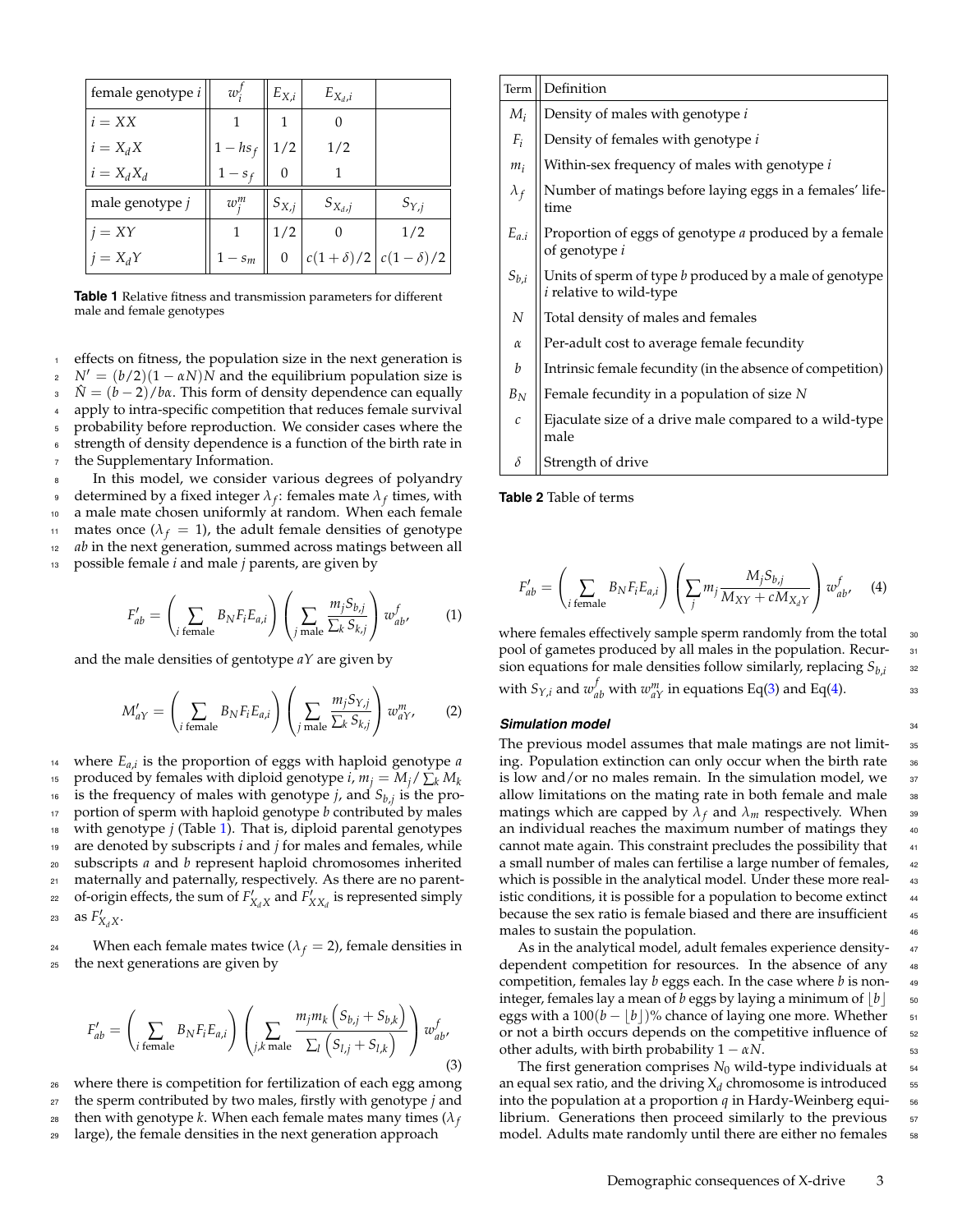or no males available to mate. Assuming they are able to mate, <sup>2</sup> every individual is picked with equal probability. We track the <sup>3</sup> sperm carried by each female as a 3-tuple (*x*, *y*, *z*), representing <sup>4</sup> the quantity of  $X$ ,  $X_d$ , and Y bearing sperm respectively. When <sup>5</sup> a male mates with a female, he adds to the sperm that the fe-6 male carries. XY males add  $(0.5, 0, 0.5)$ , and  $X_d$ Y males add  $7 \quad (0, c(1 + \delta/2), c(1 - \delta)/2)$ . Once mating is complete, each egg is <sup>8</sup> fertilised by a sperm sampled randomly, weighted by the prob-<sup>9</sup> ability distribution (*x*, *y*, *z*) after normalisation. The juveniles <sup>10</sup> then undergo viability selection according to their genotypic 11 fitness, with survival probabilities given in Table [1.](#page-2-0)

 There are three main sources of stochasticity present within the simulation model but not in the analytical model. First, the exact sperm that fertilises an egg is sampled at random. Second, juvenile survival to adulthood and the realisation of births is probabilistic. And finally, mating is at random. These three sources can result in fluctuations in genotype frequencies, which can affect the population sex ratio and population size.

#### <sup>19</sup> *Data availability.*

 Mathematica notebooks for the main text and supplementary information can be found in Files S1 and S2, and the Python script used to simulate data can be found in File S3 at (figshare <sup>23</sup> link).

#### <sup>24</sup> **Results**

#### <sup>25</sup> *Invasion of a rare X chromosome*

<sup>26</sup> We first give general conditions for the spread of a rare X chro-

<sup>27</sup> mosome. A rare X-linked allele increases in frequency if

<span id="page-3-0"></span>
$$
\frac{1}{2}w_{mat}^f + \frac{1}{2}w_{mat}^m * w_{pat}^f > 1,
$$
\n(5)

<sup>28</sup> where  $w_j^i$  is the relative fitness of the mutant X chromosome in 29 sex *i* when inherited maternally  $(j = mat)$  or paternally  $(j = pat)$ . These relative fitnesses include any transmission biases that 31 arise during gamete production or competition, relative to the transmission of the resident chromosome in the same sex. This is a general expression that covers classical models of sex-specific selection on the X chromosome without sperm competition or meiotic drive (e.g. [Curtsinger and Feldman](#page-9-4) [\(1980\)](#page-9-4); [Rice](#page-10-25) [\(1984\)](#page-10-25)). A widespread heuristic posits that X-linked alleles weight 37 female fitness components twice as much as male fitness effects because X chromosomes spend twice as much time in females as in males [\(Patten](#page-10-22) [2019;](#page-10-22) [Hitchcock and Gardner](#page-10-23) [2020\)](#page-10-23). This two-thirds to one third weighting is a linear weak selection ap- proximation of Eq [\(5\)](#page-3-0), in which all the terms become additive. <sup>42</sup> The more-accurate full expression Eq $(5)$  has two parts, reflecting the two pathways via which a rare X chromosome can increase in frequency in females, which are equally weighted (Figure 1). First, X chromosomes can be inherited from mother to daughter <sup>46</sup> ( $w_{mat}^f$ ). Second, X chromosomes in males are always inherited 47 from the mother and will always then be passed to a daughter <sup>48</sup> ( $w_{mat}^m * w_{pat}^f$ ). If, averaged over these two pathways, the fre- quency of female carriers increases, then a rare chromosome type will spread in the population. This condition (Eq[\(5\)](#page-3-0)) shows that the spread of X-linked alleles depends on sex-specific selec- tion and their transmission through the generations rather than the time spent in each sex.

<span id="page-3-3"></span>

**Figure 1** For a rare X chromosome variant to spread in a population, it must increase in frequency in females, which may occur via either of the paths shown. Females transmit X chromosomes (maternally) to either sons or daughters. Sons transmit all X chromosomes (paternally) to females in the next generation

*Maintenance of drive polymorphism* We now apply this general set condition to a driving  $X_d$  chromosome. To remain polymorphic, ss a rare  $X_d$  chromosome must increase in frequency when rare but s<sub>6</sub> not fix in the population. That is,  $w_{mat}^f = 1 - h s_f$  is the viability 57 of the heterozygous female;  $w_{mat}^m = 1 - s_m$  is the viability of the 58 drive male; and  $w_{pat}^f = (1+\delta)[c\lambda_f/(c+\lambda_f-1)](1-hs_f)$  is the s<sub>9</sub> transmission of meiotic drive alleles through sperm competition 60 and then their viability in female heterozygotes. Combining  $61$ these terms, the driving  $X_d$  chromosome spreads if  $\qquad \qquad \text{62}$ 

<span id="page-3-1"></span>
$$
\frac{(1-hs_f)}{2}\left(1+\left[\frac{c\lambda_f}{c+(\lambda_f-1)}\right](1+\delta)(1-s_m)\right)-1>0.
$$
 (6)

The success of a rare drive allele in sperm competition is  $c/(c + \epsilon)$  $(\lambda_f - 1)$ ), given that a female mates with a single drive male 64<br>and  $\lambda_f - 1$  wild-type males. Across all matings, the relative and  $\lambda_f$  − 1 wild-type males. Across all matings, the relative success of rare drive alleles during sperm competition is given 66 by the term in square brackets.  $\epsilon$ 

Using the same logic, the driving  $X_d$  chromosomes will not fix in the population if

<span id="page-3-2"></span>
$$
\frac{(1-hs_f)}{2(1-s_f)}\left(1+\left[\frac{\lambda_f}{1+c(\lambda_f-1)}\right]\frac{1}{(1+\delta)(1-s_m)}\right)-1>0.
$$
\n(7)

As X chromosome meiotic drive  $(X_d)$  becomes common, the  $\sim$  68 transmission and fitness advantage/disadvantage of X*<sup>d</sup>* chromo- <sup>69</sup> somes in males is unchanged (terms involving  $\delta$  and  $s_m$ ). The  $\tau$ sperm competition term (in square brackets) now reflects the 71 relative competitiveness of sperm from non-drive males.  $\frac{7}{2}$ 

Importantly, close to fixation, most females are either het-<br>  $\frac{1}{2}$ erozygous or homozygous for meiotic drive and, unlike Eq[\(6\)](#page-3-1),  $\frac{7}{4}$ Eq[\(7\)](#page-3-2) depends on these relative female fitnesses. The mainte- $<sub>75</sub>$ </sub> nance of polymorphism (satisfying inequalities in both Eq $(6, 76)$  $(6, 76)$  $(7)$  $(7)$ ) occurs when meiotic drive causes low fitness cost in female  $77$ heterozygotes (*hs<sub>f</sub>*) relative to the cost in female homozygotes  $\frac{1}{78}$  $(s_f)$ , which allows invasion but prevents fixation. For example,  $\qquad \tau_9$ meiotic drive alleles are less likely to reach fixation when the so negative fitness effects of drive are recessive  $(h = 0,$  Figure [2\)](#page-4-0).  $\qquad \qquad$ <sup>81</sup>

Sperm competition affects the dynamics of rare  $X$ -alleles  $\quad$  82 through a combination of polyandry  $(\lambda_f)$  and any reduction  $\quad$  83 in ejaculate size caused by drive  $(c)$  (Figure [2\)](#page-4-0). If females mate  $\frac{1}{8}$ with only one male ( $\lambda_f = 1$ ) then sperm competition has no  $\delta$ effect. The same holds if drive males produce the same amount as of sperm as wild-type males  $(c = 1)$  (Figure [2\)](#page-4-0). In both cases,  $87$ the sperm competition term in the square brackets of Eqs $(6-7)$  $(6-7)$  is 88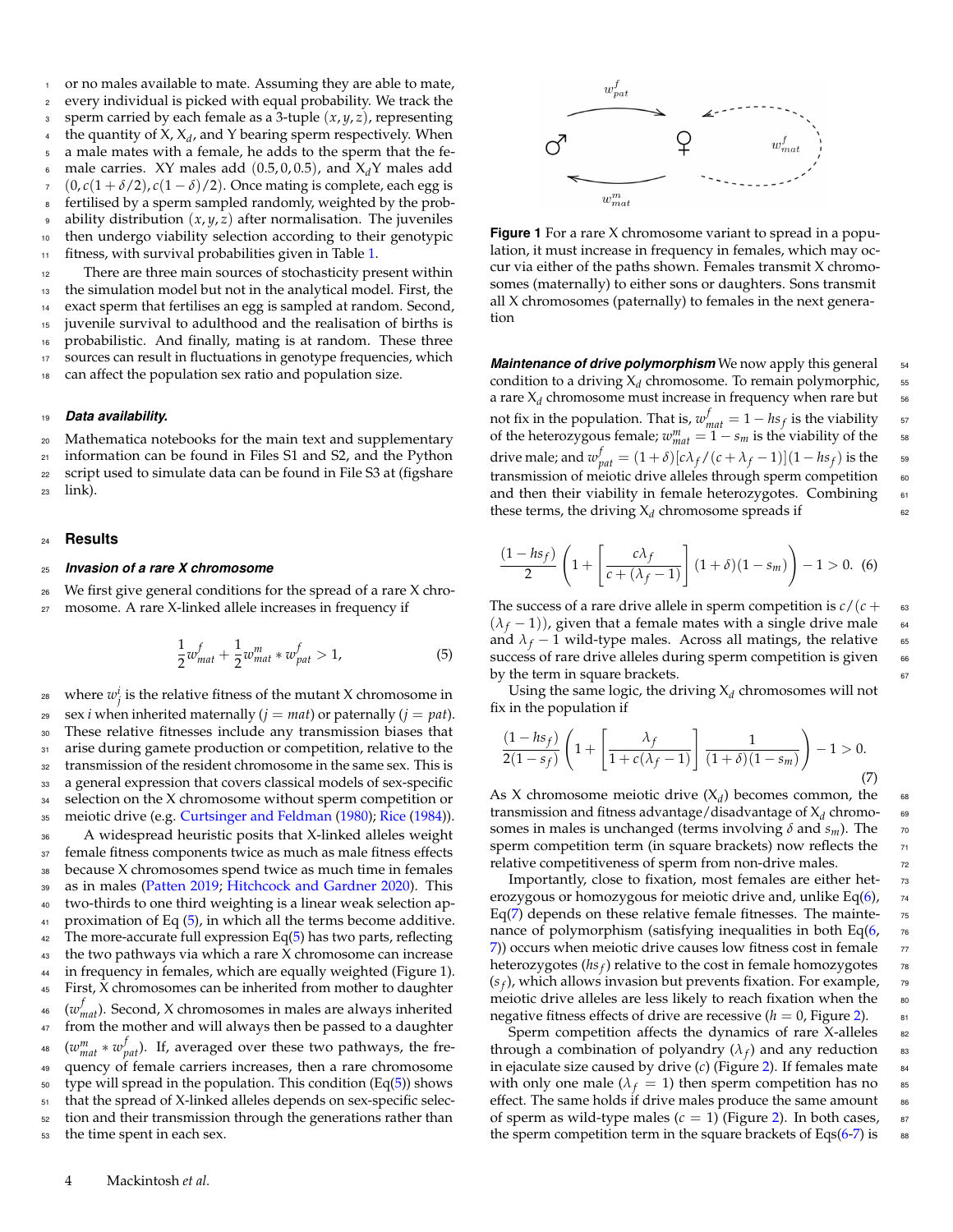<span id="page-4-0"></span>

**Figure 2** Fitness parameters under which X chromosome meiotic drive invades, reaches polymorphism (orange border), or fixes (blue border), given different levels of sperm compensation  $(c)$ . Boundaries at  $c = 1$  (full compensation) are equivalent to the condition of a single female mating ( $\lambda_f = 1$ ). In A), females mate twice ( $\lambda_f = 2$ ), in B) females mate many times, effectively sampling at random from all male sperm produced. If females mate many times and there is no sperm compensation  $(c = 0.5)$ , then polymorphism is not possible. Other parameter values: no fitness effects in drive males ( $s_m = 0$ ) who only produce  $X_d$ -bearing sperm ( $\delta = 1$ ).

equal to 1. At the other extreme, where females mate many times <sup>1</sup>  $(\lambda_f \rightarrow \infty)$  the sperm competition term becomes *c* - the relative 2 ejaculate size of drive males. If there is also no compensation for 3 Y-bearing sperm killed by meiotic drive alleles  $(c = 1/(1 + \delta))$ , meiotic drive cannot invade (Figure [2B](#page-4-0)). Between these extremes, 5 increases in polyandry (larger  $\lambda_f$ ) and decreases in compensa- 6 tion in drive males (smaller *c*) hinder both invasion and fixation <sup>7</sup> of meiotic drive alleles (Figure [2\)](#page-4-0). Sperm competition is most <sup>8</sup> important when there is both extensive polyandry and a large 9 reduction in ejaculate size caused by meiotic drive (Figure [2\)](#page-4-0). 10

*Limiting male matings narrows the polymorphism space* In the <sup>11</sup> results presented above, we assume that there is no sperm limi- <sup>12</sup> tation, so even a small number of males is capable of fertilizing a 13 large female population. In this case, extinction by meiotic drive 14 only occurs when there are no males left in the population. 15

Here, we use the simulation model to consider limitations  $\frac{16}{16}$ on the number of matings that a male can perform. First, we 17 compare the proportion of numerical simulations that result 18 in drive polymorphism to the predictions from the analytical 19 model, where there are no limits to male mating. With male 20 mating set at  $\lambda_m = 20$  (Figure [3A](#page-5-0)), the region of polymorphism 21 shrinks (the orange tiles do not completely fill the theoretical 22 polymorphism space). On the upper boundary, this represents 23 conditions where the polymorphism is unstable because meiotic 24 drive alleles have only a slight advantage and remain at low <sup>25</sup> frequencies where they are exposed to loss by genetic drift. The <sup>26</sup> leftmost boundary is where drive is strong enough to reach a 27 high frequency and the sex ratio is heavily female biased, so 28 many females go unmated due to male mating limitation, and 29 the population can go extinct. When the maximum number of 30 matings per male was reduced to  $\lambda_m = 2$  (Figure [3B](#page-5-0)), just as 31 many lose drive stochastically (on the upper boundary). But the 32 problem of females remaining unmated is exacerbated. More 33 populations go extinct close to the fixation boundary, with fewer 34 simulations resulting in polymorphism. Thus, we predict that 35 population extinction is likely when male mating rates are low 36 and strong meiotic drive alleles reach high frequencies. 37

#### **Population size in the presence of drive 38**

By creating female biased sex ratios, meiotic drive can influence 39 population size. Figure [4](#page-5-1) illustrates two different outcomes 40 when drive spreads (extinction and polymorphism). As a base  $41$ for comparison, parameter values are chosen under which a 42 wild-type population is stably maintained (Figure  $4A$ ). When  $43$ a driving  $X$  allele is introduced into the population it rapidly  $44$ increases in frequency. This can skew the sex ratio further and 45 further towards females until extinction ensues because there are 46 insufficient males to fertilise all the females (Figure  $4B$ ). When  $47$ the fitness costs of drive in females are higher, drive can be 48 stably maintained. The resulting population is female-biased 49 and larger than it would be in the absence of drive because the 50 higher proportion of females increases the productivity of the 51 population (Figure [4C](#page-5-1)).  $\frac{1}{2}$  52

In the absence of meiotic drive ( $p = 0$ ), the population reaches  $\frac{1}{53}$ an equilibrium population size  $(\hat{N})$  given by the intrinsic birth  $\frac{54}{100}$ rate  $(b)$  and the density-dependent reduction in female fecundity  $55$ caused by competition among individuals (*α*): 56

<span id="page-4-1"></span>
$$
\hat{N}|_{p=0} = \frac{b-2}{b\alpha},\tag{8}
$$

which is a standard result for logistic population growth with 57 non-overlapping generations [\(Edelstein-Keshet](#page-9-9) [1987,](#page-9-9) pp.44-46 ss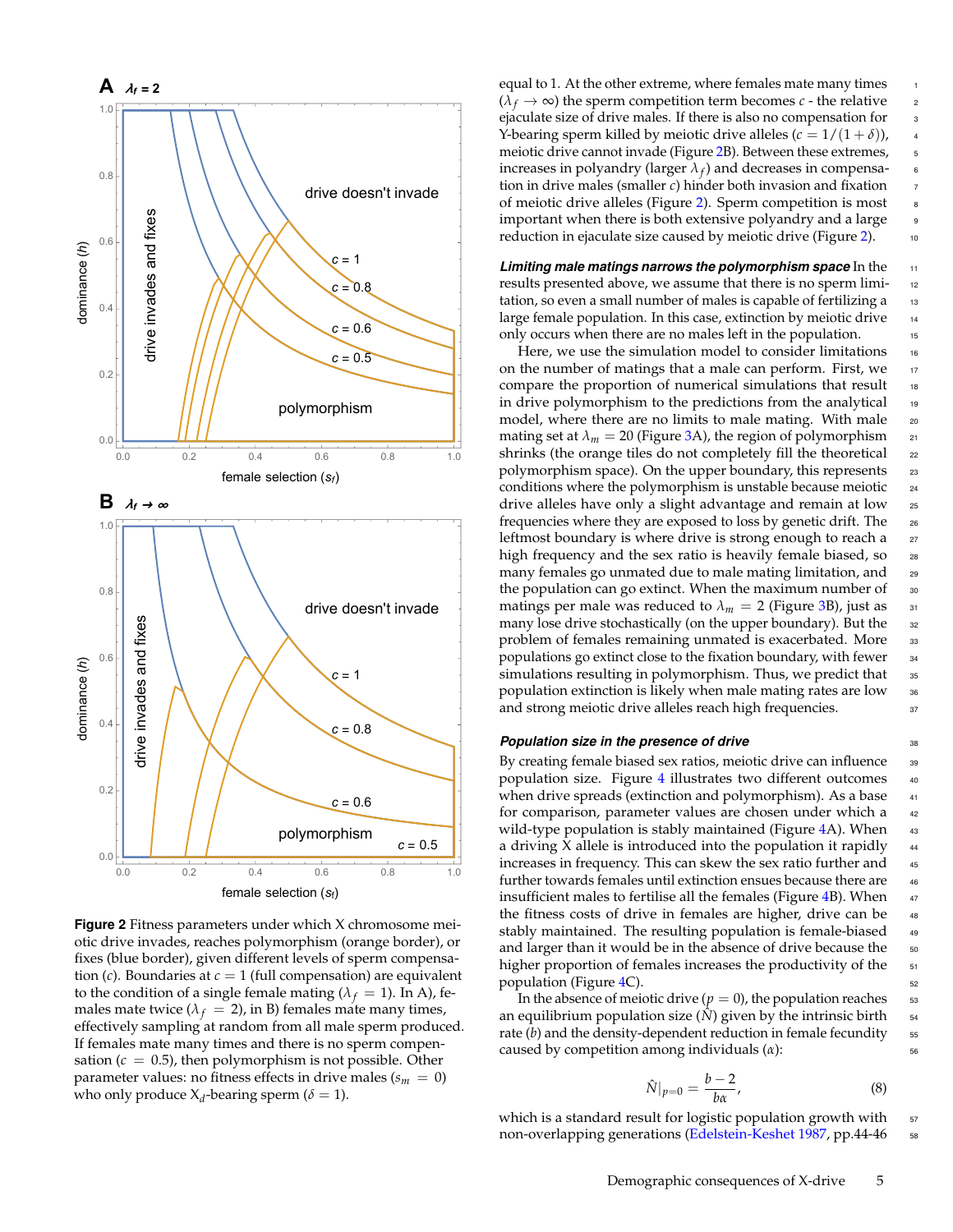<span id="page-5-0"></span>



**Figure 3** The effect of the male mating rate. Numerical simulation data showing the proportion of times (out of 50 simulations) that a polymorphism was maintained for 2000 generations when A) males mate 20 times ( $\lambda_m$  = 20) and B) males mate twice ( $\lambda_m$  = 2). The region of polymorphism is demarcated on the assumption that there are no constraints on male mating (area within orange line). The simulation parameters used were  $\delta = 1$ ,  $c = 1$ ,  $\lambda_f = 1$ ,  $q = 0.01, N_0 = 200, b = 2.4, \alpha = 0.001.$ 

<span id="page-5-1"></span>

**Figure 4** Illustrative examples of population dynamics with and without drive. A) the wild-type population without drive, B) the addition of drive causing rapid population extinction  $(h = 0.4, s_f = 0.2)$ , C) the addition of drive subject to stronger counter selection leading to a population polymorphic for drive ( $h = 0.2$ ,  $s_f = 0.55$ ). Female genotypes are shown in red, and male in blue. The mean wild-type population size was 161 and is shown by the dotted line (analytical model predicts approximately 167). Other parameters used were  $\hat{c} = 0.75, \hat{\delta} = 1, b = 2.4, \alpha = 10^{-3}, \lambda_f = 2, \lambda_m = 20, q = 0.01,$ and the initial population size was 150.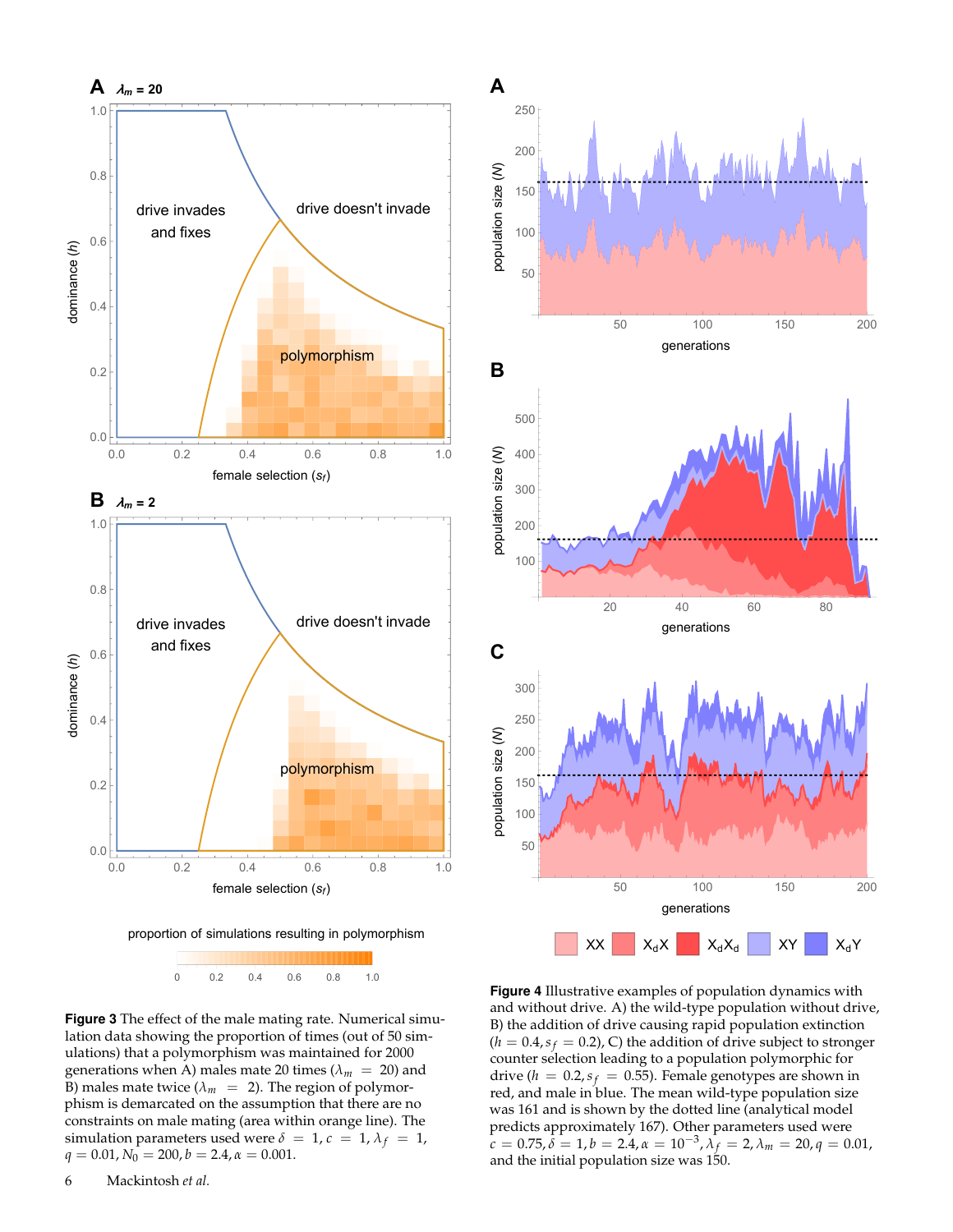with  $r = b/2$  and  $d = b\alpha$ ). The equilibrium population size is

 $2<sub>2</sub>$  larger when the intrinsic birth rate (*b*) is higher or the compet-

itive effect of other individuals  $(\alpha)$  is weaker. For the population to persist, each female must produce at least two offspring

5  $(b_{min}|_{p=0}=2)$ .

To derive the population size with meiotic drive, we focus on the case where females mate only once, excluding the effects of sperm competition. First, we define *φ* and *ψ* as the LHS of Eq[\(6\)](#page-3-1) and Eq[\(7\)](#page-3-2) respectively, with  $\lambda_f = 1$ ;  $\phi$  gives the selective advantage of drive alleles when rare and *ψ* is the advantage of wild-type alleles in a population fixed for drive. If an X chromosome meiotic driver invades (i.e.  $\phi > 0$ , Eq[\(6\)](#page-3-1)) and reaches a polymorphic equilibrium (i.e.  $\psi > 0$ , Eq[\(7\)](#page-3-2)) then its frequency in females and males is given by

$$
\hat{p}_f = \frac{\phi}{\phi + \psi'},\tag{9}
$$

<span id="page-6-0"></span>
$$
\hat{p}_m = \frac{(1 - s_m)\phi}{(1 - s_m)\phi + \psi}.
$$
\n(10)

<sup>6</sup> At the polymorphic equilibrium, the sex ratio will be female-

biased and this in turn affects the ecological equilibrium popula-

tion size

$$
\hat{N}|_{p=\hat{p}} = \frac{b^*-2}{b^*\alpha},\tag{11}
$$

where

<span id="page-6-2"></span>
$$
b^* = b(1 + \phi p_f/2) \frac{1 - p_m}{1 - p_f} > b.
$$
 (12)

<sup>9</sup> *b*<sup>\*</sup> is the effective birth rate given the change in the sex ratio <sup>10</sup> caused by meiotic drive. The effective birth rate with drive is higher,  $b^* > b$ , because  $\phi$  and  $p_f$  are non-negative and  $p_m \leq p_f$ 11  $12$  (from Eq[\(10\)](#page-6-0)). The effective birth rate is increased by a factor <sup>13</sup> equal to the number of females surviving to reproductive age <sup>14</sup> (given the equilibrium frequency of drive) relative to the number <sup>15</sup> of females in a wildtype population (see File S1). As  $b^* > b$ , the <sup>16</sup> population size with drive is always larger than it would have 17 been without drive (Figure [5A](#page-6-1)). Drive populations effectively <sup>18</sup> behave like wild-type populations with a higher birth rate, as a <sup>19</sup> result of the sex ratio bias.

A similar outcome holds when a drive allele fixes. The total population size is

$$
\hat{N}|_{p=\hat{p}} = \frac{\tilde{b}-2}{\tilde{b}\alpha},\tag{13}
$$

where

<span id="page-6-3"></span>
$$
\tilde{b} = b(1+\delta)(1-s_f). \tag{14}
$$

20 For drive alleles that reach fixation,  $\tilde{b} > b$ . Again, by biasing <sup>21</sup> the sex ratio towards females, fixed drive increases the popula-<sup>22</sup> tion birth rate and thereby increases the overall population size <sup>23</sup> (Figure [5A](#page-6-1)). However, this result may be most relevant for weak 24 meiotic drivers  $(\delta < 1)$  because there will be no males in the <sup>25</sup> population when strong meiotic drivers ( $\delta \approx 1$ ) reach fixation.

 By increasing population productivity, meiotic drive alle- les also help to protect populations from extinction. With strong drive at an intermediate equilibrium frequency, the mini- mum intrinsic birth rate required for population persistence is <sup>30</sup>  $b_{min}|_{p=\hat{p}} = 2/(1 + \hat{p}_f \phi)$ , while for weak drive at fixation this <sup>31</sup> is  $b_{min}|_{p=\hat{p}} = 2/(1-s_f)(1+\delta)$ . Both of these values are less than two, the cut-off value for a population to go extinct in the absence of drive. Populations with drive can persist with a lower average number of offspring per female than those without, be-

<sup>35</sup> cause a higher proportion of the population are female. The

<span id="page-6-1"></span>





**Figure 5** Population size is increased with meiotic drive. A) Two examples where populations with meiotic drive have higher population size and persist with lower intrinsic growth rates ( $b < 2$ ). The first when drive is weak and at fixation ( $\delta =$ 0.25) and the second when drive is strong and at equilibrium  $(\delta = 1)$ . Other parameter values:  $s_f = 0$  for weak drive,  $s_f =$  $0.8, h = 0.1$  for strong drive,  $s_m = 0, c = 1, \alpha = 10^{-3}$ . B) The average increase in population size compared to a wild-type population without meiotic drive for the data in Figure [3A](#page-5-0). The population size for each simulation was taken to be the mean size after a 100 generation burn in period, and the value for each tile in the plot is the mean of those simulations that resulted in polymorphism from a sample of 50.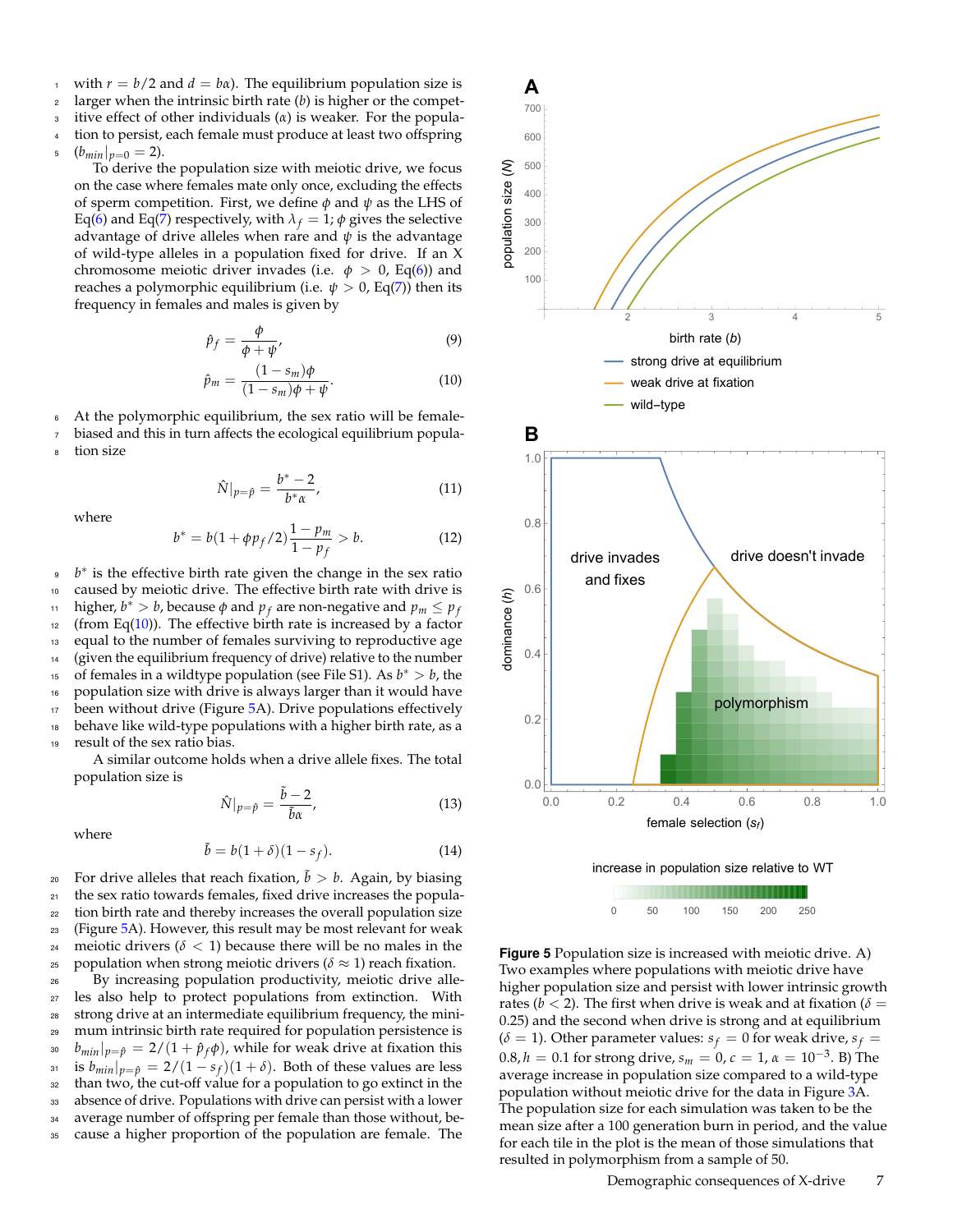results of the simulation model align with the analytic model. <sup>2</sup> Whenever a polymorphism is reached, the resulting population <sup>3</sup> size is bigger than in the absence of drive (Figure [5B](#page-6-1)). The extent of the boost in population size depends on the viability cost  $s$  associated with drive. As the cost decreases (either *h* or  $s_f$  de-<sup>6</sup> creases), the equilibrium frequency of drive increases, the sex <sup>7</sup> ratio becomes more female biased, and the increase in population size becomes larger. Overall, these simulations confirm that <sup>9</sup> meiotic drive can boost population size even when males can <sup>10</sup> only fertilize a limited number of females.

#### <sup>11</sup> *Population persistence time*

 Populations that are relatively small are liable to go extinct within a reasonable time due to demographic stochasticity. To examine the effect of drive on persistence times simulations were run in small populations with a low intrinsic birth rate <sup>16</sup> (*b* = 2.4,  $\alpha$  = 10<sup>-2.4</sup>), reflecting for example a small patch in a suboptimal or marginal environment. In these simula- tions, the mean population size without meiotic drive was *N*  $\pm$  *s.d.* = 36.3  $\pm$  12.7 (consistent with the expected popula- $\alpha$  tion size from Eq[\(8\)](#page-4-1), which is  $\hat{N} = 41.9$  and the persistence time <sup>21</sup> was mean  $\pm s.d. = 1088 \pm 1001$  generations). The approximate alignment of the mean and standard deviation is expected be- cause the persistence times of stochastic logistic growth models are exponentially distributed [\(Ovaskainen and Meerson](#page-10-26) [2010\)](#page-10-26). First, we consider the case where meiotic drive has no fitness  $\cos$  costs ( $s_f = s_m = 0$ ) and either spreads to fixation or is lost by *z* drift (Figure [6A](#page-7-0)). With  $\delta = 0$  (i.e. no transmission distortion), the  $X_d$  allele is completely neutral and the population persists as if it were wild-type (Figure [6A](#page-7-0)). For increasingly strong meiotic drivers (increasing *δ*), the probability of invasion increases and 31 meiotic drive alleles are present at the end of more simulations, causing populations to persist for longer. In this example (Figure [6A](#page-7-0)), the male mating rate is high ( $\lambda_m = 20$ ), so there are suffi- cient males to maintain female fecundity and resist extinction, 35 even with strong drive (Figure [6A](#page-7-0)). However, when drive is very 36 strong ( $\delta \geq 0.8$ ), the sex ratio can become excessively female 37 biased and population extinction becomes more likely.

<sup>38</sup> Population persistence was also evaluated for strong mei-39 otic drivers ( $\delta = 1$ ). For simplicity, the dominance coefficient  $40$  in females was set to  $h = 0$ , limiting viability reduction to ho-41 mozygous female carriers (Figure [6B](#page-7-0)). When drive incurs no or <sup>42</sup> small fitness costs ( $s_f < 0.2$ ), it spreads to fixation and causes <sup>43</sup> rapid extinction through extreme sex ratios. As the cost in-<sup>44</sup> creases (0.2  $\lt s_f \leq$  0.5), meiotic drive spreads more slowly <sup>45</sup> and the persistence time increases back towards that found in <sup>46</sup> wild-type populations. Eventually, with higher cost  $(s_f > 0.5)$ , 47 drive does not fix. Here, the sex ratio is skewed towards females <sup>48</sup> but there are sufficient males, leading to longer population per-<sup>49</sup> sistence than wild-type populations. Where the cost is very high  $s_0$   $(s_f > 0.7)$ , drive is maintained at a low frequency and may itself <sup>51</sup> be stochastically lost. However, the transient presence of drive <sup>52</sup> still increases the overall longevity of the population.

 These two examples demonstrate how drive increases pop- ulation persistence until sex ratio biases are so strong that the males cannot fertilise all the females. The effect of drive on population persistence depends on its frequency and thus the sex ratio bias created. As outlined in our evolutionary analysis above, other parameters affect the frequency of meiotic drive alleles (dominance, male fitness effects, polyandry, ejaculate size compensation) and have corresponding effects on population

<span id="page-7-0"></span>

**Figure 6** Persistence times for populations as A) the strength of drive increases  $(\delta)$ , and B) the strength of selection in females increases (*s<sup>f</sup>* ). Orange points denote populations where drive was present and blue points where drive was absent at the time of extinction or at the maximum simulation duration of  $10<sup>5</sup>$  generations. The green line represents the mean persistence time of wild-type populations without meiotic drive and the black lines show mean persistence times. Populations began with an initial drive frequency of  $q=0.1.$  Female adults had a mean birth rate of  $b = 2.4$  with a high cost of competition,  $\alpha = 10^{-2.4}$ . In A)  $s_f = 0$ , drive acts by killing a fraction of Y sperm with no compensation  $(c = 1/(1 + \delta))$  and in B) viability costs were in homozygotes only  $(h = 0)$ , males produced only  $X_d$  sperm and had full compensation ( $\delta = c = 1$ ). Other parameter values  $s_m = 0$ ,  $\lambda_f = 2$ ,  $\lambda_m = 20$ .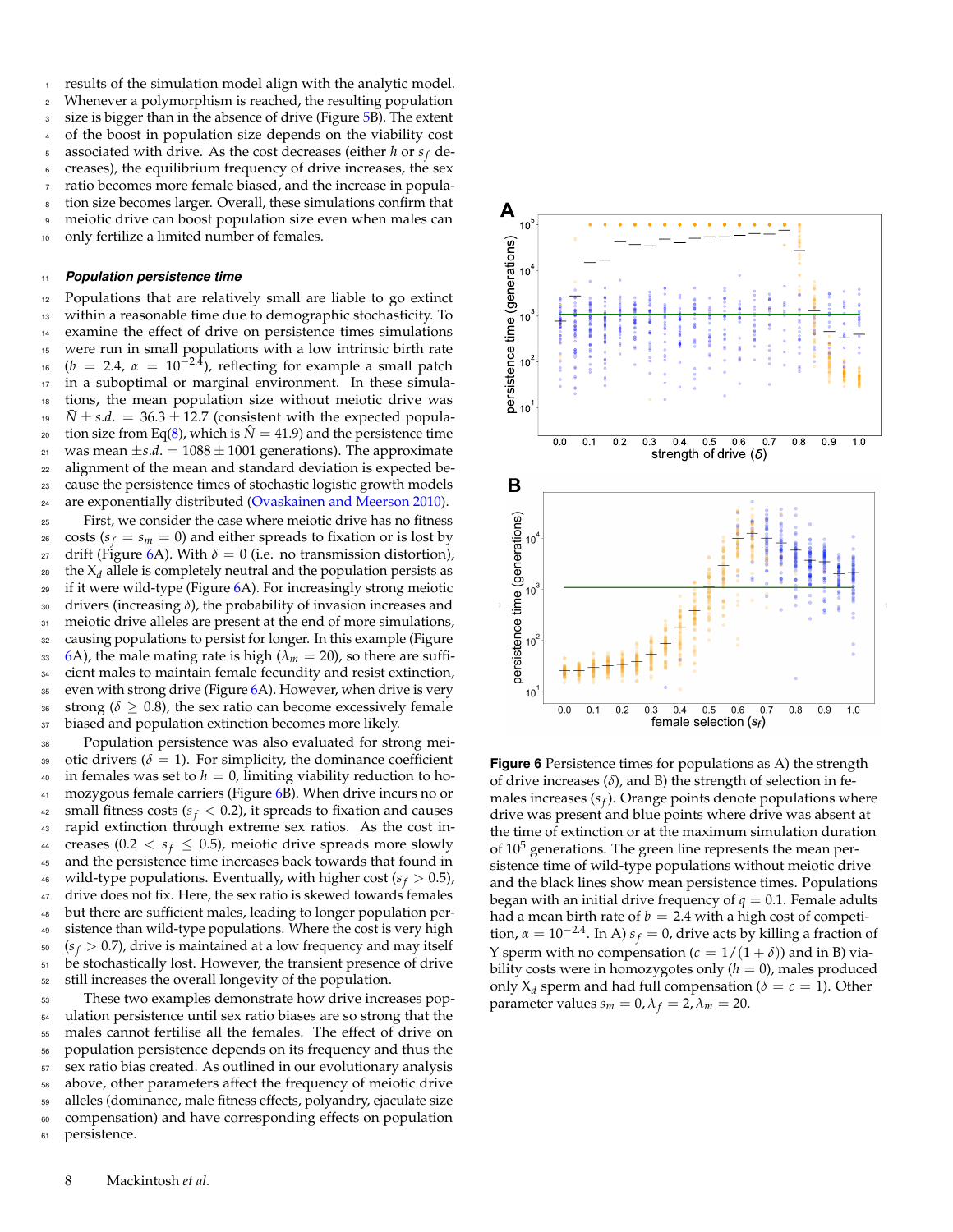#### <sup>1</sup> **Discussion**

 This paper sets out a general condition for the spread, polymor-<sup>3</sup> phism and fixation of X-linked alleles,  $Eq(5)$  $Eq(5)$ , which we apply to the study of the evolutionary dynamics of meiotic drive. There are two equally important pathways by which X-alleles spread: 6 either from mother to daughters, or from mother to sons and then into granddaughters (Figure [1\)](#page-3-3). Our condition shows that the success of X-linked alleles depends on sex-specific selection as well as the asymmetric transmission through the sexes. If selection is weak, female fitness effects are twice as influential, as X chromosomes spend twice as much time in females as in males [\(Patten](#page-10-22) [2019;](#page-10-22) [Hitchcock and Gardner](#page-10-23) [2020\)](#page-10-23). But this 2:1 rule does not apply when selection is strong, as is likely to be the case in meiotic drive.

 A central finding is that X-linked meiotic drivers generally in- crease population size. By biasing the sex ratio towards females, 17 meiotic drive effectively boosts the population birth rate which 18 is typically limited by the number of females  $(Eq(12,14))$  $(Eq(12,14))$  $(Eq(12,14))$  $(Eq(12,14))$ . This increases the expected population size beyond the level in wild- type populations (Figures [4](#page-5-1) and [5\)](#page-6-1). In small populations at risk of stochastic population extinction, the increase in population size through meiotic drive can dramatically increase population persistence time (Figure [6\)](#page-7-0). This should enable populations to persist in marginal environments where they would otherwise go extinct. The population-level benefit of drive breaks down when males become limiting and are no longer able to mate 27 often enough for females to achieve full fecundity (Figure  $6$ ).

 Previous work [\(Pomiankowski and Hurst](#page-10-10) [1999;](#page-10-10) [Taylor and](#page-11-4) [Jaenike](#page-11-4) [2002,](#page-11-4) [2003;](#page-11-5) [Dyer and Hall](#page-9-6) [2019;](#page-9-6) [Larner](#page-10-12) *et al.* [2019\)](#page-10-12) has shown that female fitness in drive heterozygotes and homozy-31 gotes affects the frequency of meiotic drive alleles. We show the additional dependence on the female (Figure [2\)](#page-4-0) and male mat- ing rate (Figure [3\)](#page-5-0), and how this then impacts the sex ratio bias, population size and persistence time of populations invaded by meiotic drive alleles (Figures [4,](#page-5-1) [5,](#page-6-1) [6\)](#page-7-0). We find that the male 36 mating rate  $(\lambda_m)$  is key to determining whether meiotic drive 37 cause population extinction. When males can mate repeatedly, their rarity does not cause sperm limitation amongst females and the distortion in the sex ratio is beneficial to population persistence. Limits on the number of females each male can mate with cause some females to go unmated resulting in pop- ulation extinction as meiotic drive spreads and skews the sex ratio. This higher likelihood of extinction narrows the space in which meiotic drive is likely to occur as a polymorphism in 45 natural populations (Figure [3\)](#page-5-0).

 Most previous work has concentrated on the consequences of  $\frac{47}{47}$  female rather than male mating rates, that is polyandry  $(\lambda_f)$ , as this is a cause of sperm competition that hinders the spread of meiotic drive alleles [\(Price](#page-10-27) *et al.* [2010,](#page-10-27) [2014;](#page-10-9) [Holman](#page-10-18) *et al.* [2015\)](#page-10-18). Our work shows that this is only the case when ejaculate size is significantly reduced in male meiotic drive carriers (Figure [2\)](#page-4-0). Generally, as compensation increases (i.e.  $c \rightarrow 1$ ), so does the likelihood of polymorphism, because drive male success in sperm competition reaches towards that of wild-type males. In the modelling, we consider drive males to have lower fertil- ity because of reductions in ejaculate size (proportional to the strength of drive *δ*). The same logic applies to other mechanisms that might disadvantage the success of drive males in sperm competition, like slower sperm swimming speeds or reduced sperm longevity [\(Olds-Clarke and Johnson](#page-10-28) [1993;](#page-10-28) [Kruger](#page-10-29) *et al.* [2019;](#page-10-29) [Rathje](#page-10-30) *et al.* [2019\)](#page-10-30).

<sup>62</sup> Although there are few empirically obtained estimates for the

fitness costs of X-linked drive, many of them are compatible with  $\qquad$  63 polymorphism according to our model. Female viability costs 64 in *Drosophila* are often recessive but strong  $(h = 0 - 0.11, s_f = 65$ [0](#page-10-12).56 − 1, see Table 1 in [\(Unckless and Clark](#page-11-7) [2014\)](#page-11-7) and [\(Larner](#page-10-12) 66 *[et al.](#page-10-12)* [2019;](#page-10-12) [Dyer and Hall](#page-9-6) [2019\)](#page-9-6)). A counterfactual is the estimate 67 from the stalk-eyed fly *Teleopsis dalmanni* [\(Finnegan](#page-10-31) *et al.* [2019a\)](#page-10-31) <sup>68</sup> which found additivity and weaker viability loss in egg-to-adult 69 viability, though the range on the dominance estimate is large.  $70$ A limitation of attempts to measure fitness is that they are based  $<sub>71</sub>$ </sub> on laboratory conditions that may distort the pressures that exist  $\frac{72}{2}$ in natural populations. They also typically measure one compo-<br>
<sub>73</sub> nent of fitness, for example survival over a particular life stage,  $74$ neglecting others such as reproductive success. Furthermore,  $\frac{75}{10}$ we note that these empirical estimates may be biased towards  $76$ systems with strong meiotic drive ( $\delta \approx 1$ ) because weak meiotic  $\tau$ drivers are less easy to detect [\(Burt and Trivers](#page-9-0) [2006\)](#page-9-0). <sup>78</sup>

Population persistence is predicted to increase exponentially  $\frac{79}{2}$ with population size [\(Ovaskainen and Meerson](#page-10-26) [2010\)](#page-10-26) (Figure  $6$ ). 80 Therefore, we predict that populations with meiotic drive are  $81$ more likely to be observed in marginal habitats where wild-type az populations may go extinct. In natural populations, tests of this as prediction may be confounded by a range of other factors associated with marginal habitats. For instance the rate of polyandry is likely to be lower in poor quality environments and this will  $\frac{1}{86}$ favour the spread of drive [\(Pinzone and Dyer](#page-10-32) [2013;](#page-10-32) [Finnegan](#page-9-10) 87  $2020$ ). A viable first experimental step may be to use lab popu- 88 lations to evaluate whether X-linked meiotic drive can increase as population birth rates and/or rescue declining populations from so extinction. 91

A relationship between sex ratios and population size/persistence is also not yet clearly established in species 93 with temperature-dependent sex determination, despite similar 94 predictions [\(Boyle](#page-9-8) *et al.* [2014;](#page-9-8) [Hays](#page-10-33) *et al.* [2017\)](#page-10-33). As predicted <sup>95</sup> previously [\(Hamilton](#page-10-6) [1967\)](#page-10-6), severely male limited populations  $\frac{1}{96}$ should be quickly driven to extinction, which can occur in lab  $\frac{97}{97}$ populations [\(Price](#page-10-27) *et al.* [2010\)](#page-10-27) and may have been observed in a natural population [\(Pinzone and Dyer](#page-10-32) [2013\)](#page-10-32). However, high male mating rates can facilitate population persistence in the 100 face of extremely biased sex ratios. A *Wolbachia* infection in <sup>101</sup> butterflies resulted in a sex ratio of 100 females per male, but 102 these populations persisted perhaps because males can mate 103 more than 50 times in a lifetime [\(Dyson and Hurst](#page-9-7) [2004\)](#page-9-7).

The population dynamics of sex ratio distorting elements 105 are thought to be influenced by their propensity to colonise 106 new patches and drive them to extinction, i.e., metapopulation 107 dynamics [\(Hatcher](#page-10-34) [2000\)](#page-10-34). When drive is strong and confers 108 little fitness cost in females, new populations cannot be estab- <sup>109</sup> lished by drive genotypes because of the deficit in the numbers of males and resulting weak population growth. This could 111 lead to cycling dynamics where colonisation by non-drive geno-<br>112 types is needed to establish populations, which can then be 113 invaded by drive genotypes whose spread is followed by extinc- <sup>114</sup> tion [\(Taylor and Jaenike](#page-11-5) [2003\)](#page-11-5). These population level costs can 115 decrease the overall frequency of selfish genetic elements across 116 the metapopulation [\(Boven and Weissing](#page-9-11) [1999\)](#page-9-11). Our results 117 emphasise the potential for X-linked meiotic drivers to boost 118 population sizes and persistence times, which we expect would 119 increase the proportion of patches expected to have drive. It 120 has also been suggested that individuals carrying selfish genetic 121 elements may show a greater propensity to migrate between 122 populations, increasing their fitness by reaching patches with 123 [l](#page-10-35)ower numbers of heterozygotes and less polyandry [\(Runge and](#page-10-35) 124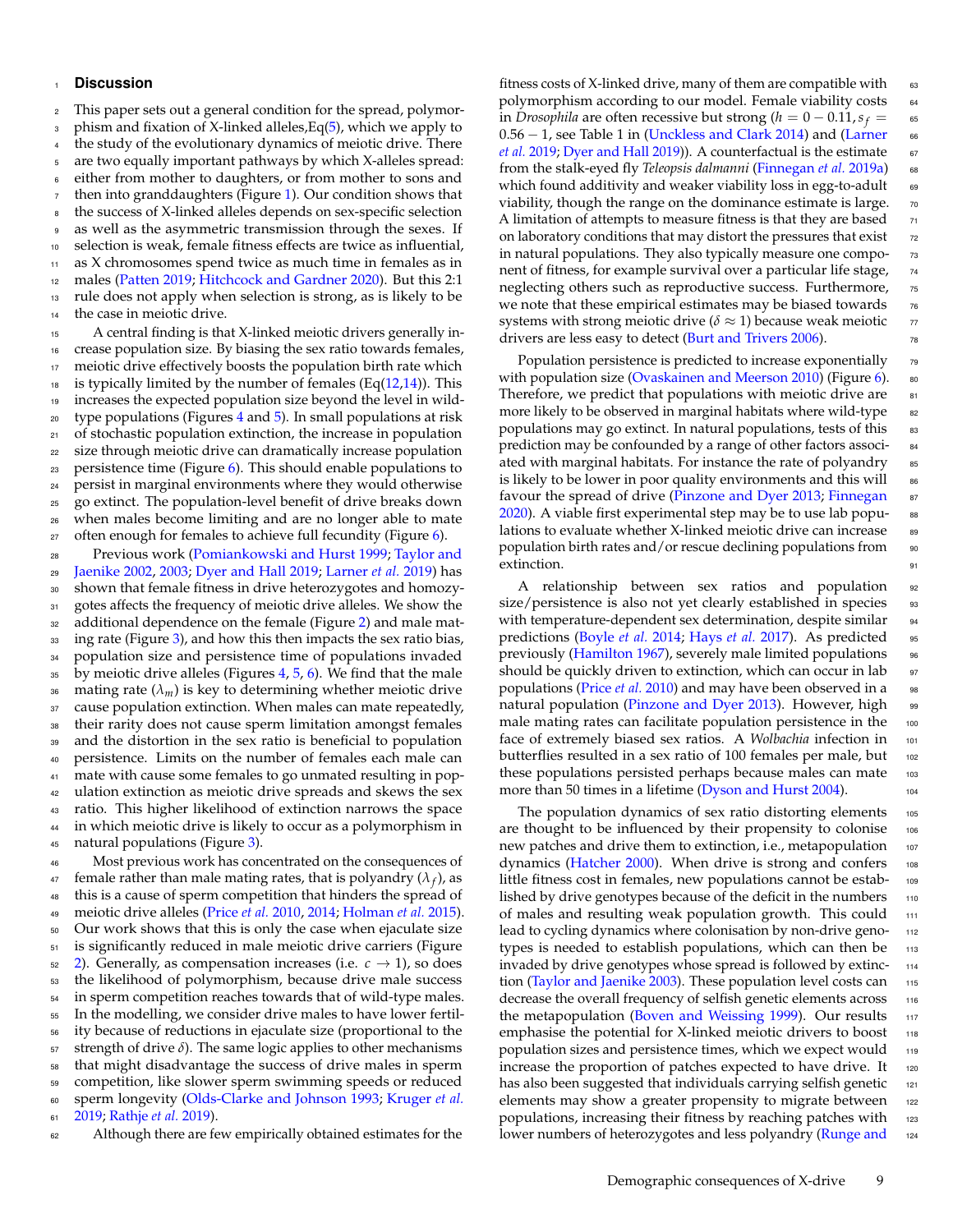[Lindholm](#page-10-35) [2018\)](#page-10-35). However, the full metapopulation dynamics <sup>2</sup> where local population sizes are affected by drive frequency <sup>3</sup> remains to be investigated.

 We generally predict population size to be increased when the sex ratio is biased towards females. Thus we expect our results to hold in species with ZW sex determination when meiotic drive favours W chromosomes [\(Kern](#page-10-36) *et al.* [2015\)](#page-10-36) but not when meiotic [d](#page-10-37)rivers favours Y chromosomes or Z chromosomes [\(Hickey and](#page-10-37) [Craig](#page-10-37) [1966;](#page-10-37) [Gileva](#page-10-38) [1987\)](#page-10-38). A general constraint on our conclu- sions is that they hold for competition models where an increase in birth rate increases population size (Supplementary Informa- tion). If the population is limited by the availability of resources regardless of the birth rate, boosts in population size are not expected. Likewise, where males contribute to parental care either through direct care or via control of resources used by females, sex ratio distortion will not have such a profound effect because the expected change in the number of offspring pro- duced will be reduced and have a lesser effect on population 19 size and persistence [\(West](#page-11-8) [2009\)](#page-11-8). A further caveat of these results is that they assume density dependent selection is contributed to equally by both sexes. Where males contribute less than females the sex-ratio skew will have a lesser impact on population size. There may also be cases where increased birth rates cause com- petition to become increasingly intense and reduce population size. An example is given in the Supplementary Information, where drive counter-intuitively decreases population size by in- creasing the effective birth rate beyond a critical level (see Figure [S1\)](#page-11-9). Although this pattern of density dependence seems likely to be atypical, it points to the need for the biological details of particular species to be taken into account.

31 Our results are also pertinent to the design of synthetic gene drive systems. Gene drive systems have been proposed as a method of controlling pest populations through altering the sex ratio so that one sex becomes limiting. Many of these pro- posals are analogous to Y-linked meiotic drive, for example ["](#page-9-12)X-shredders" [\(Windbichler](#page-11-10) *et al.* [2008;](#page-11-10) [Galizi](#page-10-39) *et al.* [2014;](#page-10-39) [Burt and](#page-9-12) [Deredec](#page-9-12) [2018\)](#page-9-12) that limit the reproductive output of the popula- tion by biasing segregation towards Y-bearing sperm. We expect systems that cause male sex ratio bias to be effective. X-drive has also been recently suggested as a tool for biological control [\(Prowse](#page-10-40) *et al.* [2019\)](#page-10-40). As observed in some simulations, as long as males are not limiting, the population may benefit from the introduction of an X-drive that increases the population produc- tivity and carrying capacity [\(Prowse](#page-10-40) *et al.* [2019\)](#page-10-40). That is, less efficient synthetic X-drivers may fix and result in larger popula- tions without causing populations to crash [\(Prowse](#page-10-40) *et al.* [2019\)](#page-10-40); this is analogous to fixation of weak meiotic drive in our model. Another possibility is that the driving allele does not fix but is maintained at a polymorphic equilibrium by the evolution of suppressors or associated fitness costs, for example. The result- ing population will have a female-biased sex ratio, which our results suggest could increase population size and persistence. Thus, we urge caution when considering the use of X-linked gene drive for population control.

 At the population level, the optimal sex ratio is likely to be female biased because relatively few males are required for complete fertilization. In some circumstances, such as local mate competition, individual-level and group-level selection can [a](#page-10-41)lign, and female-biased sex ratios can evolve [\(West](#page-11-8) [2009;](#page-11-8) [Hardy](#page-10-41) [and Boulton](#page-10-41) [2019\)](#page-10-41). Here, we show that selfish genetic elements (specifically, X-linked meiotic drivers) can move populations towards their population-level optimum and benefit populationlevel traits (such as population size and persistence time), a  $\sim$  63 possibility that has probably been under-emphasised relative to 64 their detrimental effects on populations.  $65$ 

## **Acknowledgements** 66

The authors would like to thank two anonymous review- 67 ers and the Genetics editors, along with Max Reuter and 68 Ewan Flintham for their insights and helpful comments on 69 the manuscript. CM is supported by a CoMPLEX EP- $_{70}$ SRC studentship (EP/N509577/1). AP is supported by EP- 71 SRC grants (EP/F500351/1, EP/I017909/1) and a NERC 72 grant (NE/R010579/1). MFS is supported by BBSRC grants 73 (BB/M011585/1, BB/P024726/1) and a Leverhulme Early Ca- <sup>74</sup> reer Fellowship (ECF-2020-095). 75

#### *Author contributions.* <sup>76</sup>

The research project was conceived, carried out and the paper  $77$ written by all authors. CM and MFS carried out the modelling  $\frac{78}{8}$  $work.$  79

### **Literature Cited** 80

- <span id="page-9-1"></span>Ardlie, K. G., 1998 Putting the brake on drive: meiotic drive of t haplotypes in natural populations of mice. Trends in Genetics sz **14**: 189–193.
- <span id="page-9-11"></span>Boven, M. V. and F. J. Weissing, 1999 Segretation distortion in a  $\approx$ deme-structured population: opposing demands of gene, in- <sup>85</sup> dividual and group selection. Journal of Evolutionary Biology as **12**: 80–93. <sup>87</sup>
- <span id="page-9-8"></span>Boyle, M., J. Hone, L. E. Schwanz, and A. Georges, 2014 Under 88 what conditions do climate-driven sex ratios enhance versus ss diminish population persistence? Ecology and Evolution 4: 90 4522–4533. <sup>91</sup>
- <span id="page-9-12"></span>Burt, A. and A. Deredec, 2018 Self-limiting population genetic <sup>92</sup> control with sex-linked genome editors. Proceedings of the 93 Royal Society B: Biological Sciences **285**: 20180776. <sup>94</sup>
- <span id="page-9-0"></span>Burt, A. and R. Trivers, 2006 Genes in Conflict. Harvard University 95 Press. 96
- <span id="page-9-2"></span>Charlesworth, B. and D. L. Hartl, 1978 Population dyanmics 97 of the segregation distorter polymorphism of *Drosophila* 98 *melanogaster*. Genetics **89**: 171–192.
- <span id="page-9-4"></span>Curtsinger, J. W. and M. W. Feldman, 1980 Experimental and the- <sup>100</sup> oretical analysis of the "Sex-Ratio" polymorphism in *Drosophila* <sup>101</sup> *pseudoobscura*. Genetics **94**: 445–466. 102
- <span id="page-9-5"></span>Dyer, K. A., B. Charlesworth, and J. Jaenike, 2007 Chromosome- <sup>103</sup> wide linkage disequilibrium as a consequence of meiotic drive. 104 Proceedings of the National Academy of Sciences **104**: 1587– <sup>105</sup>  $1592.$  106
- <span id="page-9-6"></span>Dyer, K. A. and D. W. Hall, 2019 Fitness consequences of a 107 non-recombining *sex-ratio* drive chromosome can explain its 108 prevalence in the wild. Proceedings of the Royal Society B: 109 Biological Sciences **286**: 20192529. <sup>110</sup>
- <span id="page-9-7"></span>Dyson, E. A. and G. D. D. Hurst, 2004 Persistence of an extreme 111 sex-ratio bias in a natural population. Proceedings of the Na- <sup>112</sup> tional Academy of Sciences **101**: 6520–6523. <sup>113</sup>
- <span id="page-9-9"></span>Edelstein-Keshet, L., 1987 *Mathematical Models in Biology*. SIAM. <sup>114</sup>
- <span id="page-9-3"></span>Edwards, A. W. F., 1961 The population genetics of "sex-ratio" 115 in *Drosophila pseudoobscura*. Heredity **16**: 291–304. <sup>116</sup>
- <span id="page-9-10"></span>Finnegan, S. R., 2020 *The effect of sex-ratio meiotic drive on sex, sur-* <sup>117</sup> *vival, and size in the Malaysian stalk-eyed fly, Teleopsis dalmanni*. <sup>118</sup> Ph.D. thesis, University College London, Unpublished. 119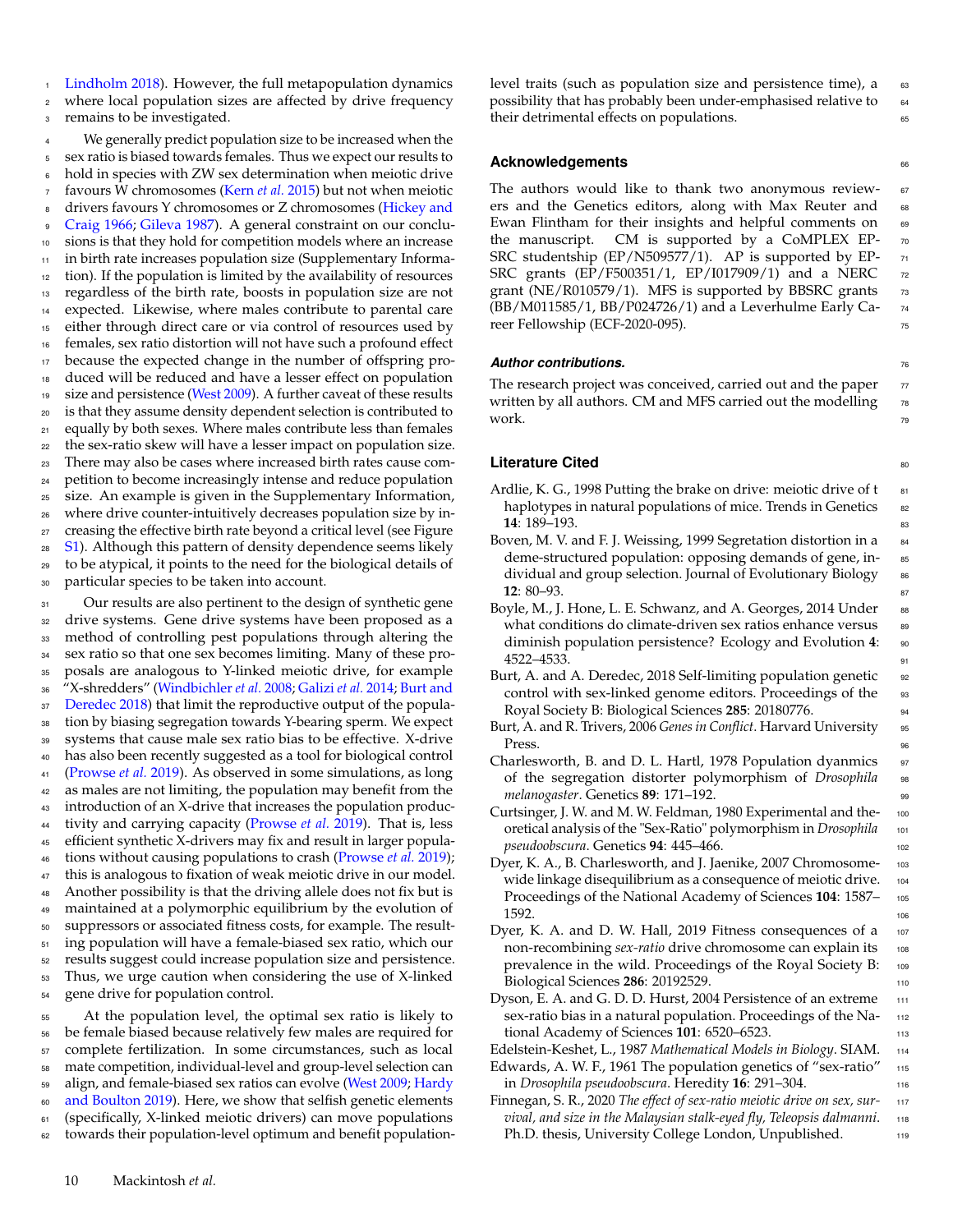- <span id="page-10-31"></span><sup>1</sup> Finnegan, S. R., L. Nitsche, M. Mondani, M. F. Camus, K. Fowler, <sup>2</sup> *et al.*, 2019a Does meiotic drive alter male mate preference?
- <sup>3</sup> Behavioral Ecology **31**: 194–201.
- <span id="page-10-14"></span><sup>4</sup> Finnegan, S. R., N. J. White, D. Koh, M. F. Camus, K. Fowler,
- <sup>5</sup> *et al.*, 2019b Meiotic drive reduces egg-to-adult viability in
- <span id="page-10-2"></span><sup>6</sup> stalk-eyed flies. Genetics **89**: 171–192. <sup>7</sup> Fishman, L. and J. H. Willis, 2005 A novel meiotic drive lo-
- <sup>8</sup> cus almost completely distorts segregation in *Mimulus* (mon-
- <sup>9</sup> keyflower) hybrids. Genetics **169**: 347–353.
- <span id="page-10-7"></span><sup>10</sup> Frank, S. A., 1991 Haldane's Rule: A Defense of the Meiotic <sup>11</sup> Drive Theory. Evolution **45**: 1714–1717.
- <span id="page-10-39"></span><sup>12</sup> Galizi, R., L. A. Doyle, M. Menichelli, F. Bernardini, A. Deredec,
- <sup>13</sup> *et al.*, 2014 A synthetic sex ratio distortion system for the con-<sup>14</sup> trol of the human malaria mosquito. Nature Communications
- <sup>15</sup> **5**: 1–8.
- <span id="page-10-38"></span><sup>16</sup> Gileva, E. A., 1987 Meiotic drive in the sex chromosome system <sup>17</sup> of the varying lemming, *Dicrostonyx torquatus Pall.* (*Rodentia,* <sup>18</sup> *Microtinae*). Heredity **59**: 383–389.
- <span id="page-10-6"></span><sup>19</sup> Hamilton, W. D., 1967 Extraordinary sex ratios. Science **156**: 477– <sup>20</sup> 488.
- <span id="page-10-41"></span><sup>21</sup> Hardy, I. C. and R. A. Boulton, 2019 Sex Allocation, Sex Ratios <sup>22</sup> and Reproduction. In *Encyclopedia of Animal Behavior*, pp. 464–
- <sup>23</sup> 471, Elsevier, second edition.
- <span id="page-10-34"></span><sup>24</sup> Hatcher, M. J., 2000 Persistence of selfish genetic elements: pop-<sup>25</sup> ulation structure and conflict. Trends in Ecology & Evolution <sup>26</sup> **15**: 271–277.
- <span id="page-10-21"></span><sup>27</sup> Hatcher, M. J., D. E. Taneyhill, A. M. Dunn, and C. Tofts, 1999 <sup>28</sup> Population dynamics under parasitic sex ratio distortion. The-<sup>29</sup> oretical Population Biology **56**: 11–28.
- <span id="page-10-33"></span><sup>30</sup> Hays, G. C., A. D. Mazaris, G. Schofield, and J.-O. Laloë, 2017 31 Population viability at extreme sex-ratio skews produced by <sup>32</sup> temperature-dependent sex determination. Proceedings of the
- <sup>33</sup> Royal Society B: Biological Sciences **284**: 20162576.

<span id="page-10-5"></span><sup>34</sup> Helleu, Q., P. R. Gérard, and C. Montchamp-Moreau, 2015 Sex <sup>35</sup> Chromosome Drive. Cold Spring Harbor Perspectives in Biol-

- <span id="page-10-37"></span><sup>36</sup> ogy **7**: a017616. 37 Hickey, W. A. and G. B. Craig, 1966 Genetic distortion of sex <sup>38</sup> ratio in a mosquito, *Aedes aegypti*. Genetics **53**: 1177–1196.
- <span id="page-10-23"></span><sup>39</sup> Hitchcock, T. J. and A. Gardner, 2020 A gene's-eye view of sexual <sup>40</sup> antagonism. Proceedings of the Royal Society B: Biological
- <span id="page-10-18"></span><sup>41</sup> Sciences **287**: 20201633. <sup>42</sup> Holman, L., T. A. R. Price, N. Wedell, and H. Kokko, 2015 Co-
- <sup>43</sup> evolutionary dynamics of polyandry and sex-linked meiotic <sup>44</sup> drive. Evolution **69**: 709–720.
- <span id="page-10-1"></span><sup>45</sup> Jaenike, J., 1996 Sex-ratio meiotic drive in the *Drosophila quinaria* <sup>46</sup> *Group*. The American Naturalist **148**: 237–254.
- <span id="page-10-20"></span><sup>47</sup> James, A. C. and J. Jaenike, 1990 "Sex ratio" meiotic drive in <sup>48</sup> *Drosophila testacea*. Genetics **126**: 651–656.
- <span id="page-10-13"></span><sup>49</sup> Keais, G. L., S. Lu, and S. J. Perlman, 2020 Autosomal suppres-<sup>50</sup> sion and fitness costs of an old driving X chromosome in <sup>51</sup> *Drosophila testacea*. Journal of Evolutionary Biology **00**: 1–10.
- <span id="page-10-36"></span><sup>52</sup> Kern, P., J. M. Cook, D. Kageyama, and M. Riegler, 2015 Double <sup>53</sup> trouble: combined action of meiotic drive and *Wolbachia* femi-
- <sup>54</sup> nization in *Eurema* butterflies. Biology Letters **11**: 20150095.
- <span id="page-10-11"></span><sup>55</sup> Kirkpatrick, M., 2010 How and why chromosome inversions <sup>56</sup> evolve. PLOS Biology **8**: e1000501.
- <span id="page-10-29"></span><sup>57</sup> Kruger, A. N., M. A. Brogley, J. L. Huizinga, J. M. Kidd, D. G.
- <sup>58</sup> de Rooij, *et al.*, 2019 A Neofunctionalized X-Linked Ampli-<sup>59</sup> conic Gene Family Is Essential for Male Fertility and Equal
- <sup>60</sup> Sex Ratio in Mice. Current Biology **29**: 3699–3706.e5.
- <span id="page-10-12"></span><sup>61</sup> Larner, W., T. Price, L. Holman, and N. Wedell, 2019 An X-linked
- <sup>62</sup> meiotic drive allele has strong, recessive fitness costs in female

*Drosophila pseudoobscura*. Proceedings of the Royal Society B: 63 Biological Sciences **286**: 20192038. <sup>64</sup>

- <span id="page-10-8"></span>Larracuente, A. M. and D. C. Presgraves, 2012 The selfish *Segrega-* <sup>65</sup> *tion Distorter* gene complex of *Drosophila melanogaster*. Genetics <sup>66</sup> **192**: 33–53. <sup>67</sup>
- <span id="page-10-4"></span>Lindholm, A. K., K. A. Dyer, R. C. Firman, L. Fishman, 68 W. Forstmeier, *et al.*, 2016 The Ecology and Evolutionary Dy- 69 namics of Meiotic Drive. Trends in Ecology & Evolution 31: 70  $315-326.$   $71$
- <span id="page-10-17"></span>Manser, A., B. König, and A. K. Lindholm, 2020 Polyandry 72 blocks gene drive in a wild house mouse population. Nature Communications **11**: 5590, Number: 1 Publisher: Nature <sup>74</sup> Publishing Group. The state of the state of the state of the state of the state of the state of the state of the state of the state of the state of the state of the state of the state of the state of the state of the state
- <span id="page-10-16"></span>Manser, A., A. K. Lindholm, L. W. Simmons, and R. C. Firman, 76 2017 Sperm competition suppresses gene drive among experimentally evolving populations of house mice. Molecular  $\frac{1}{2}$ Ecology **26**: 5784–5792.
- <span id="page-10-28"></span>Olds-Clarke, P. and L. R. Johnson, 1993 *t* Haplotypes in the so Mouse Compromise Sperm Flagellar Function. Developmen- 81 tal Biology **155**: 14–25.
- <span id="page-10-26"></span>Ovaskainen, O. and B. Meerson, 2010 Stochastic models of pop- <sup>83</sup> ulation extinction. Trends in Ecology & Evolution **25**: 643–652. <sup>84</sup>
- <span id="page-10-24"></span>Parker, G. A., 1990 Sperm competition games: raffles and roles. <sup>85</sup> Proceedings of the Royal Society of London. Series B: Biologi- 86 cal Sciences **242**: 120–126. <sup>87</sup>
- <span id="page-10-22"></span>Patten, M. M., 2019 The X chromosome favors males under 88 sexually antagonistic selection. Evolution 73: 84–91.
- <span id="page-10-32"></span>Pinzone, C. A. and K. A. Dyer, 2013 Association of polyandry 90 and *sex-ratio* drive prevalence in natural populations of 91 *Drosophila neotestacea*. Proceedings of the Royal Society B: Bio- 92 **logical Sciences 280: 20131397.** 93
- <span id="page-10-10"></span>Pomiankowski, A. and L. D. Hurst, 1999 Driving sexual prefer- <sup>94</sup> ence. Trends in Ecology & Evolution **14**: 425–426.
- <span id="page-10-9"></span>Price, T. A. R., A. Bretman, A. C. Gradilla, J. Reger, M. L. Taylor, 96 *et al.*, 2014 Does polyandry control population sex ratio via 97 regulation of a selfish gene? Proceedings of the Royal Society 98 B: Biological Sciences **281**: 20133259. <sup>99</sup>
- <span id="page-10-15"></span>Price, T. A. R., D. J. Hodgson, Z. Lewis, G. D. D. Hurst, and 100 N. Wedell, 2008 Selfish genetic elements promote polyandry 101 in a fly. Science **322**: 1241–1243.
- <span id="page-10-27"></span>Price, T. A. R., G. D. D. Hurst, and N. Wedell, 2010 Polyandry 103 prevents extinction. Current Biology **20**: 471–475. <sup>104</sup>
- <span id="page-10-40"></span>Prowse, T. A., F. Adikusuma, P. Cassey, P. Thomas, and J. V. Ross, 105 2019 A Y-chromosome shredding gene drive for controlling 106 pest vertebrate populations. eLife 8: e41873.
- <span id="page-10-30"></span>Rathje, C. C., E. E. P. Johnson, D. Drage, C. Patinioti, G. Silvestri, <sup>108</sup> *et al.*, 2019 Differential Sperm Motility Mediates the Sex Ratio 109 Drive Shaping Mouse Sex Chromosome Evolution. Current 110 Biology **29**: 3692–3698.e4. <sup>111</sup>
- <span id="page-10-25"></span>Rice, W. R., 1984 Sex chromosomes and the evolution of sexual 112 dimorphism. Evolution **38**: 735–742.
- <span id="page-10-35"></span>Runge, J.-N. and A. K. Lindholm, 2018 Carrying a selfish genetic 114 element predicts increased migration propensity in free-living 115 wild house mice. Proceedings of the Royal Society B: Biologi- <sup>116</sup> cal Sciences **285**: 20181333. <sup>117</sup>
- <span id="page-10-0"></span>Sandler, L., Y. Hiraizumi, and I. Sandler, 1959 Meiotic drive in 118 natural populations of *Drosophila melanogaster*. I. the cytoge- <sup>119</sup> netic basis of segregation-distortion. Genetics 44: 233-250. 120
- <span id="page-10-19"></span>Sutter, A., L. M. Travers, M. Weedon, K. Oku, T. A. R. Price, et al., 121 2019 No selection for change in polyandry under experimental 122 evolution. Journal of Evolutionary Biology 32: 717–730.
- <span id="page-10-3"></span>Tao, Y., J. P. Masly, L. Araripe, Y. Ke, and D. L. Hartl, 2007 A <sup>124</sup>